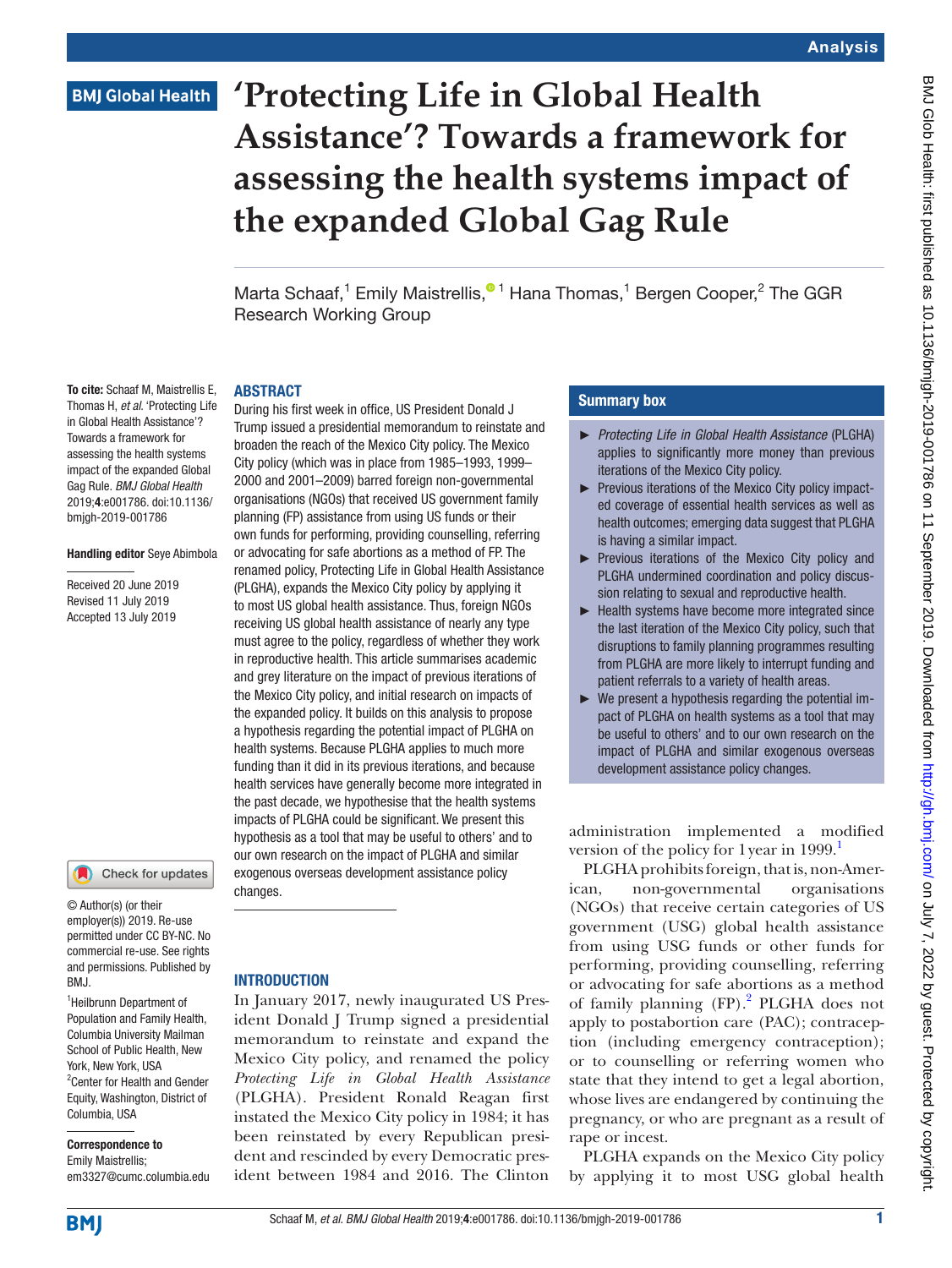# BMJ Global Health

assistance, rather than just FP assistance, as it had in the past. The policy now applies to approximately \$11billion in USG global health assistance,<sup>3</sup> compared with approximately  $$400-500$  $$400-500$  $$400-500$  million<sup>4</sup> in FP funding under the administration of George W Bush. Foreign NGOs receiving USG global health assistance of nearly any type must agree to the policy, regardless of whether or not they work in reproductive health (RH).

Foreign NGOs are asked to certify compliance with the policy when they enter into a new agreement for USG global health assistance or when there is a modification to their existing agreement. Some foreign NGOs may decline to certify because they engage in activities prohibited by PLGHA; and/or, based on their own principles relating to medical ethics, abortion, human rights or organisational autonomy, even if their work has no relation whatsoever to abortion. These organisations will be ineligible for USG global health assistance. Other organisations may certify compliance because they are already compliant, or because they are willing to change their practices so that they can continue to receive USG global health assistance.

In contrast to foreign NGOs, US NGOs are not required to certify PLGHA, but they must ensure that their foreign subrecipients certify and adhere to the policy.<sup>5</sup> PLGHA does not apply to foreign governments, including Ministries of Health (MOHs), parastatal organisations such as public universities, multilateral organisations (eg, WHO) and international finance institutions (eg, the World Bank).

Irrespective of PLGHA, all recipients of US foreign assistance are bound by the Helms Amendment (Helms) to the US Foreign Assistance Act. This amendment has been in force continuously since 1973; it prohibits the use of US funds for the 'performance of abortion as a method of family planning, or to motivate or coerce any person to practice abortion'.<sup>[6](#page-10-5)</sup> A subsequent amendment clarified that providing information or counselling on abortion where legal is not a violation of Helms.<sup>7</sup> The 1981 Siljander Amendment further stipulates that US funds may not be used to lobby for or against abortion.<sup>8</sup>

In this article, we summarise academic and grey literature on the impact of previous iterations of the Mexico City policy, and initial research on impacts of the expanded policy (PLGHA). To date, there has been no published review of studies undertaken to assess the impact of the Mexico City policy. We build on this research of past iterations of the Mexico City policy to develop a hypothesis regarding the potential impact of PLGHA on health systems. Because PLGHA applies to approximately 16 times more funding  $3<sup>4</sup>$  than previous versions of the policy, and because health services have generally become more integrated in the past decade, we hypothesise that the health systems impacts of PLGHA could be significant.

The US Department of State undertook its own 6-month review on the impact of PLGHA. The report states that three prime recipients (a prime recipient is a direct



<span id="page-1-0"></span>Figure 1 Government contributions to global health assistance for 2017, in millions of US\$.<sup>4</sup>

recipient of USG funds) opted not to certify the policy, as of September 2017, thus forgoing USG funding. It also acknowledges that 6months into the policy was too early to assess the impact fully.<sup>[9](#page-10-8)</sup> Notably, the Centres for Disease Control and Prevention had yet to implement the policy in any of its funding agreements while the Department of State was collecting data, so the report lacks information about how their foreign grantees are affected. Moreover, the report does not describe any impact on subrecipients (a subrecipient is an indirect recipient of USG funds). Subrecipients are more numerous and more likely to be affected by PLGHA as many are foreign NGOs. Our analysis includes subrecipients.

We present our hypothesis as a tool that may be useful to others' and to our own research on the impact of PLGHA and similar exogenous overseas development assistance policy changes. In planning our research and writing this paper, we searched for research on the impact of similar foreign aid policy changes, such as the periodic US policy of defunding UNFPA, and found no studies that focused explicitly on such changes. In brief, researching the impact of PLGHA will inform discussions regarding the true extent of the policy's impact, and will contribute to the development of a wider field of studying the impact of significant shifts in overseas development assistance.

#### Context: the flow of USG global health funding

As illustrated in [figure](#page-1-0) 1, the USG is the largest global health donor worldwide, funding several key health domains, including HIV/AIDS; tuberculosis (TB); malaria; maternal and child health (MCH); FP and RH; nutrition; global health security; neglected tropical diseases; and water, sanitation and hygiene (WASH). In 2018, USG global health assistance totalled \$10.8 billion.<sup>[3](#page-10-2)</sup>

Of this, up to \$9billion was potentially subject to PLGHA, to the extent that such funding was ultimately provided to foreign NGOs, directly or indirectly. [3](#page-10-2) The USG does not reveal how much funding is granted (directly or through subgrants) to foreign NGOs; it is unclear if they track this information or not. A recent Kaiser Family Foundation report analysing USG global health funding obligated by the US Agency for International Development (USAID) for fiscal years 2013–2015,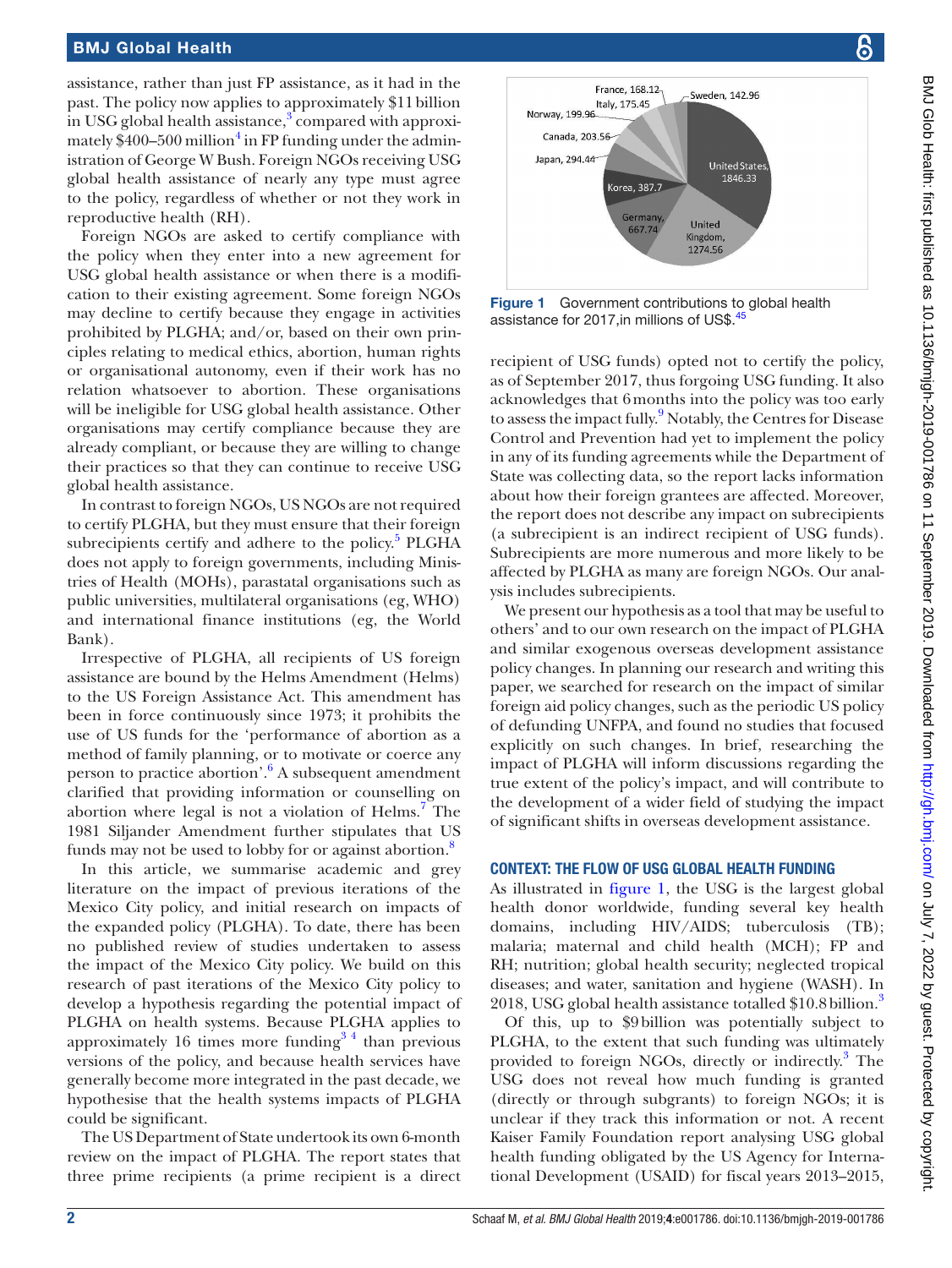

BMJ Glob Health: first published as 10.1136/bmjgh-2019-001786 on 11 September 2019. Downloaded from http://gh.bmj.com/ on July 7, 2022 by guest. Protected by copyright BMJ Glob Health: first published as 10.1136/bmjgh-2019-001786 on 11 September 2019. Downloaded from bu <http://gh.bmj.com/> 9n July 7, 2022 by guest. Protected by copyright.



<span id="page-2-0"></span>Figure 2 USG Global health assistance bound by PLGHA.

showed that, had PLGHA been in place during that time, at least 1275 foreign NGOs (half as prime and half as subrecipients) and \$2.2billion would have faced restrictions. These 1275 foreign NGOs carried out global health activities spanning major health domains in at least 91 countries.<sup>1</sup>

As shown in [figure](#page-2-0) 2, the bilateral funds impacted by PLGHA are given to US or foreign prime recipients and subrecipients who may channel them to actors throughout the health system. Though MOHs and public clinics are exempt from PLGHA, funding to these entities—as well as to foreign NGOs—could be terminated if a foreign NGO upstream decides not to certify PLGHA and has consequently reduced their direct funding or technical support of the public sector.

US Secretary of State Mike Pompeo announced an expansion of PLGHA on 26 March 2019. As represented in [figure](#page-2-1) 3, this expanded interpretation stipulates that foreign NGOs that receive USG global health assistance as a prime awardee or subawardee are prohibited from providing any (including non-USG) financial support to any foreign NGO that engages in activities prohibited by the policy. It extends the policy beyond the organisations receiving USG money to subgrantees of separate donor projects. Organisations must ensure that their foreign NGO subgrantees comply with the PLGHA policy, even if these subgrantees do not receive any USG global health assistance, from any source. This expansion essentially gags organisations that work with funds provided by other donors.

In a late May 2019 communication, USAID informed its implementing partners that no changes will be made to the language of the 'financial support' prohibition contained in the standard provisions included in their grants and cooperative agreements as recipients of USG global health assistance. As a result, the expanded interpretation of the 'financial support' requirement announced by Secretary Pompeo in March 2019 is in effect, and NGOs must apply the requirement to any new financial agreements with foreign NGO partners, as well as existing agreements. Implementing partners are responsible for determining how to conduct the due



<span id="page-2-1"></span>Figure 3 The 2019 PLGHA Expansion. $46$  Note: PLGHA is commonly referred to as the "Global Gag Rule" or "GGR". The above figure uses "GGR" to refer to PLGHA.

diligence that may be necessary to ensure compliance with the 'financial support' requirement, along with all of the other requirements contained in the standard provisions in their assistance agreements with USG.

# Impact of previous iterations of the Mexico City **POLICY**

There is some peer-reviewed research and grey literature on the impact of previous iterations of the Mexico City policy on access to key sexual and reproductive health (SRH) services and on overall health outcomes. Bendavid *et al* examined the association between exposure to the Mexico City policy during the George W Bush presidency and the likelihood of induced abortion among women of reproductive age across 20 countries in Sub-Saharan Africa. $\frac{11}{11}$  They found that women living in countries defined as heavily exposed to the Mexico City policy had 2.55 times the odds of self-reported abortion compared with women living in less exposed countries. The authors posited that, in the countries with high exposure to the policy, foreign NGOs that did not certify compliance and thus lost USG funding had been significant providers of FP and RH services.<sup>11</sup> These services were not 'replaced' by other USG grantees willing to certify the policy. Thus, the policy led to an increase in the number of unintended pregnancies, and subsequently, the number of women seeking voluntary terminations.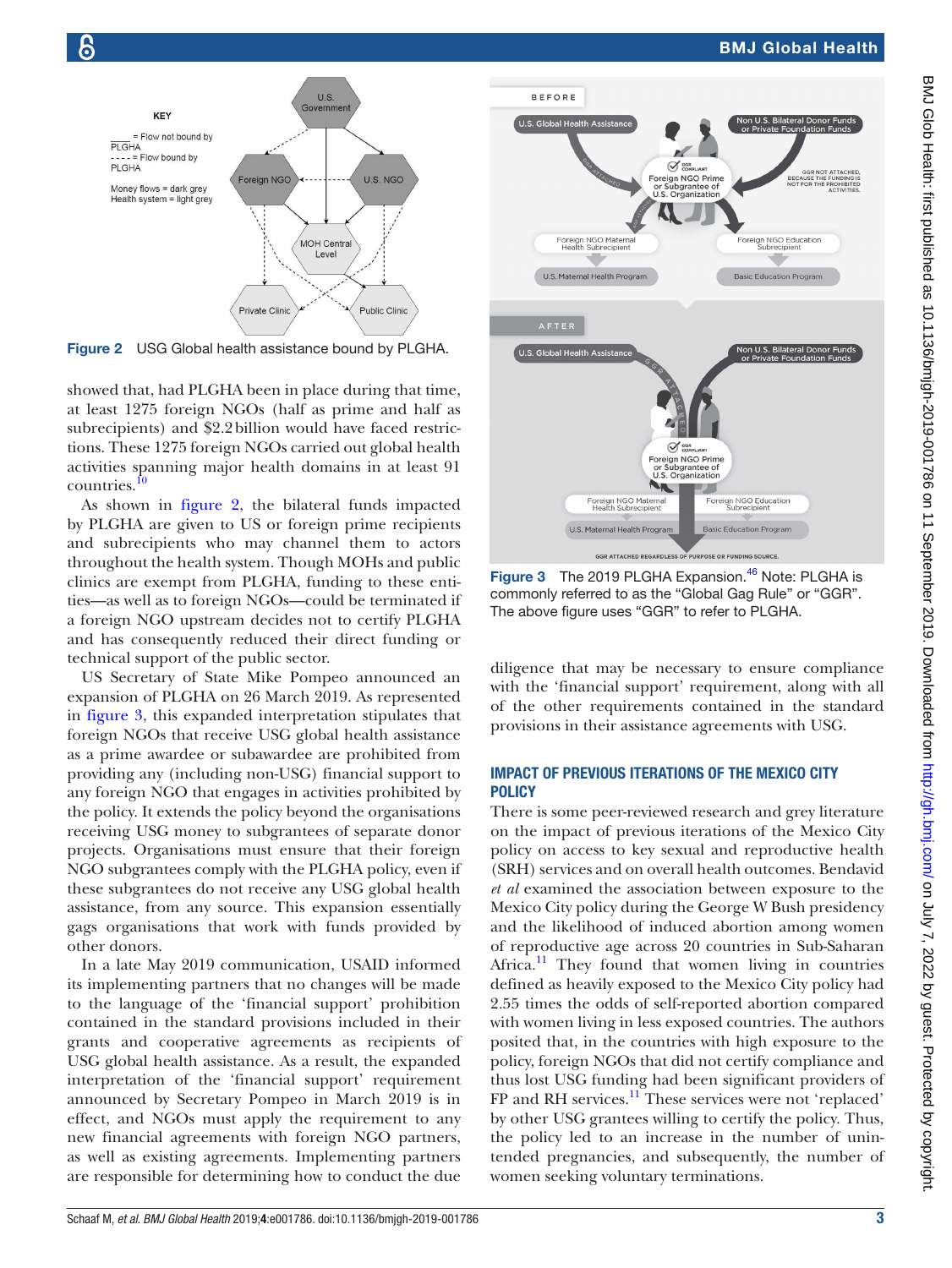Rodgers expanded on this study using Demographic and Health Survey (DHS) data for 51 countries in four regions (Latin America and the Caribbean, South/ South-East Asia, Sub-Saharan Africa, and Eastern Europe and the Middle East) from 1994 to  $2008<sup>12</sup>$  A separate regression analysis for each region showed that in Latin America and the Caribbean and in Sub-Saharan Africa, the odds of having an induced abortion in a high exposure country after the Mexico City policy (during the George W Bush presidency) went into effect increased by factors of approximately 3 and 2, respectively. However, these findings did not hold in Eastern Europe and the Middle East or South/South-East Asia. Rodgers posited the same causal pathway as Bendavid *et al* in Sub-Saharan Africa and Latin America and the Caribbean. She stated that the null finding in other regions was explained by replacement funding and other contextual factors.

Two studies by Jones used DHS data from Ghana to estimate the impact of the Mexico City policy on pregnancy, abortion and child health outcomes. One study found that the 1984 and 2001 versions of the policy were associated with increases in pregnancies, particularly in rural areas; and that approximately 20% of the additional rural pregnancies that occurred when the policy was in place ended via induced abortion.<sup>[13](#page-10-12)</sup> As with the abovementioned studies, Jones attributed this finding to the constraints on FP services resulting from the policy. The second study is the only peer-reviewed study where Mexico City policy related health outcomes outside of SRH were quantitatively examined. This study found that the weight-for-age and height-for-age of children in Ghana were negatively associated with the 2001 reinstatement of the Mexico City policy.<sup>14</sup> Jones hypothesised that, due to restricted access to voluntary safe abortion, a greater proportion of babies born may have experienced reduced nutrition and healthcare 'as a result of their unwantedness'.[14](#page-10-13)

In June 2019, Brooks, Bendavid and Miller published a study on changes in modern contraceptive use, pregnancies and abortion among women in 26 Sub-Saharan African countries between periods when the Mexico City policy was rescinded (1995–2001 and 2009–2014) and when it was in effect (2001–2008). They found that women living in countries defined as heavily exposed to the Mexico City policy had 12% more pregnancies, 13.5% less use of modern contraception and 40% more abortions when the policy was in effect compared with when it was rescinded. Because it compared periods of exposure to the Mexico City policy to periods of non-exposure to the policy, this is the first study to demonstrate that changes in these SRH outcomes reflect the status of the policy's implementation in Sub-Saharan Africa. The authors joined Bendavid *et al*, Rodgers and Jones in suggesting that the observed changes are the result of disruptions to contraceptive service delivery when the Mexico City policy is active.<sup>[15](#page-10-14)</sup>

We searched 'Mexico City Policy AND impact', 'Mexico City Policy AND evaluate', 'Global Gag Rule AND impact'

and 'Global Gag Rule AND evaluate' on PubMed and did not identify any additional peer-reviewed studies.

In addition to these peer-reviewed studies, grey literature describes the impact of prior iterations of the Mexico City policy on foreign and US NGOs, access to contraception and RH care services, and on health systems more broadly. Anecdotal data from these sources indicate weakened HIV prevention efforts, contraceptive stock-outs, shuttered clinics, obstructed access to safe abortion in countries where it is legal, the disruption of mobile and community-based healthcare serving youth and rural populations, and pervasive fear of advocating for and sharing information about legal abortion among NGO staff and health workers. The reports suggest that these impacts were attributable to several factors, including foreign NGOs deciding not to certify and thus losing funding; foreign NGOs changing their programming as a result of certifying; foreign NGOs certifying and overinterpreting the Mexico City policy; and a general chilling about abortion policy, advocacy and practice at the country level. $16-20$ 

Overinterpretation, often referred to as the 'chilling effect', can stem from incomplete or incorrect information received from USAID missions and/or from fear of jeopardising an important source of funding. In some instances, certifying NGOs self-censored or limited activities far beyond what the Mexico City policy required. Research in Uganda, Ethiopia, Kenya, Peru and Nepal found that while the Mexico City policy was in place during the George W Bush presidency, discussions about national abortion law reform included fewer stakeholders, and lawmakers reported lack of access to critical information.<sup>21 22</sup> Service delivery can become chilled as well; several foreign NGOs that complied with the Mexico City policy stopped providing RH services that were in accordance with national law and permitted under the policy.<sup>[18](#page-11-3)</sup>

The pattern of reinstating and rescinding the Mexico City policy can deepen the chilling effect. Research conducted in Ethiopia soon after the Obama administration rescinded the Mexico City policy found that the flip-flop nature of the policy led some NGOs to decide against taking on the risks of working on abortion altogether, irrespective of the policy's recent reversal. Further, organisations reported confusion about what activities were and were not allowed during periods when the policy was rescinded, and recipients of FP assistance reported being burdened by the costs associated with changing their practices in accordance with the policy's re-instatement.<sup>[19](#page-11-4)</sup>

## Our hypothesis: the potential health systems impact of disruptions to USG global health assistance due to PLGHA

We expect that reduced access to FP will recur in the case of PLGHA. The funding and service delivery landscapes have changed significantly since prior iterations of the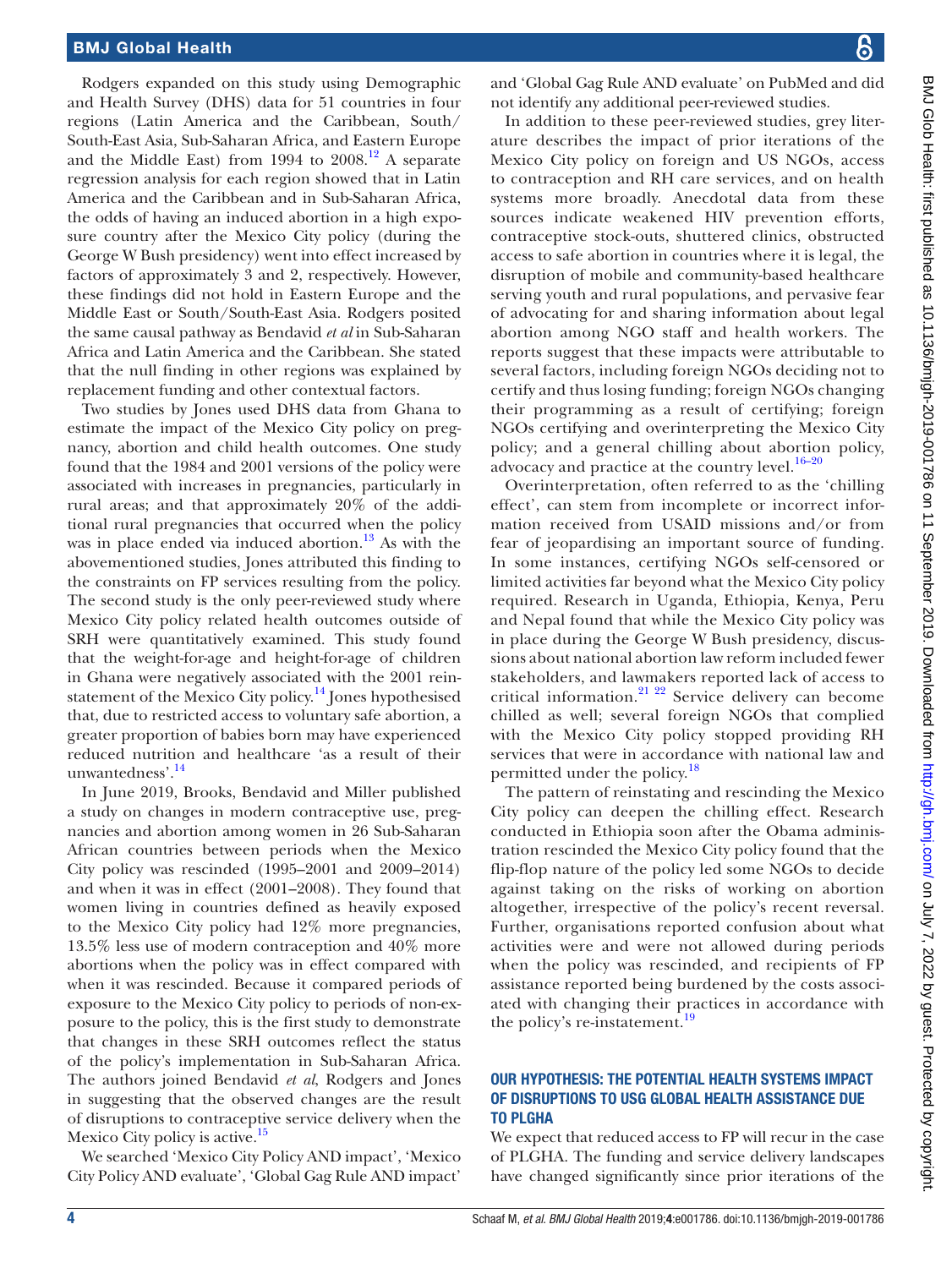

<span id="page-4-0"></span>Figure 4 Example\* Referral System Disruptions Due to the Expanded PLGHA, for Certifying and Non-Certifying Foreign NGOs.

Mexico City policy were in place, so we expect changes in domains beyond FP. Moreover, PLGHA applies to a much greater amount of funding, and thus to many more organisations and services. There is no entity that systematically tracks whether foreign NGOs decline to certify PLGHA and thus lose expected funds, forego seeking USG global health assistance due to PLGHA, misinterpret PLGHA or change their activities so that they can certify PLGHA and receive USG global health assistance. Taking into account the current global health funding and health systems contexts and our review of research on prior iterations, we describe how we think these decisions made by USG global health assistance grantees, or potential grantees, might affect health systems in low and middle income countries.

In the last decade, global health guidelines and funding have supported health service integration, as opposed to vertical funding of disease-specific programmes. $^{23}$   $^{24}$ Because of this shift, patients seeking RH care are more likely to also access additional health services (and vice versa) than they would have been under the Mexico City policy. Referral systems and integrated services connect patients across multiple domains of the health system including HIV/AIDS, TB control, FP and MCH. This integration can be more efficient, increase service

uptake, improve patient satisfaction and improve health outcomes.<sup>3</sup>

As illustrated in [figure](#page-4-0) 4, in this context of service integration, funding disruptions could have a ripple effect. For example, an HIV service organisation that certifies the policy may stop referring their clients with unintended pregnancies to the local RH clinic, as they overinterpret the policy and believe they cannot refer patients to facilities that provide abortion, PAC or emergency contraception. Alternatively, an HIV service organisation that declines to certify the policy and loses funding as a result may be forced to close clinics, reduce staff and/ or reduce services, which in turn affects the referral network(s) that they participated in. Importantly, these disrupted referral networks affect populations served by certifying NGOs, those served by non-certifying NGOs and those served by organisations to whom the policy does not apply (eg, US NGOs).

Further, while USG global health assistance may be directed to a specific domain or population, the money is also used for overheads and expenses shared across the programmes. This can include salaries, infrastructure and commodities. Thus, loss of income resulting from a foreign NGO's decision not to certify PLGHA can result in funding as well as referral disruptions beyond the funding stream/activities subject to the policy.

Funding cuts in one area could also affect services that seemingly have little to do with abortion. For example, Amin *et al* describe a collaboration between a local NGO, funded by USAID, and local government to provide expanded immunisation programme and microcredit assistance, along with FP services, in rural Bangladesh.<sup>31</sup> Microcredit loans are a source of financial empowerment for poor women, and are often the first step in breaking down informational and cultural barriers to health services, particularly  $FP^{32-35}$  If the foreign NGO described by Amin *et al* declined to certify PLGHA, or misinterpreted the restrictions, resulting impacts could include fewer referrals for rural women to antenatal and delivery care, disruption of childhood immunisations, and decreased access to microcredit assistance for women.

The disruptions to funding streams ([figure](#page-2-0) 2), referral systems ([figure](#page-4-0) 4) and service delivery [\(figure](#page-5-0) 5) can contribute to siloing within each of these areas. Referrals and integrated service delivery will likely be weakened or disrupted entirely by PLGHA. Creating new referral relationships to replace or improve those impacted by PLGHA requires additional time and resources—those who do not certify the PLGHA must search for and establish alternative partnerships, and those who do may need to secure additional funding to allow them to fill gaps. Moreover, collaboration at the country and global levels among foreign NGOs who do and do not certify can decrease. Just as certifying NGOs overinterpret the policy to mean that they cannot refer clients to non-certifying NGOs, so too may they understand the policy to imply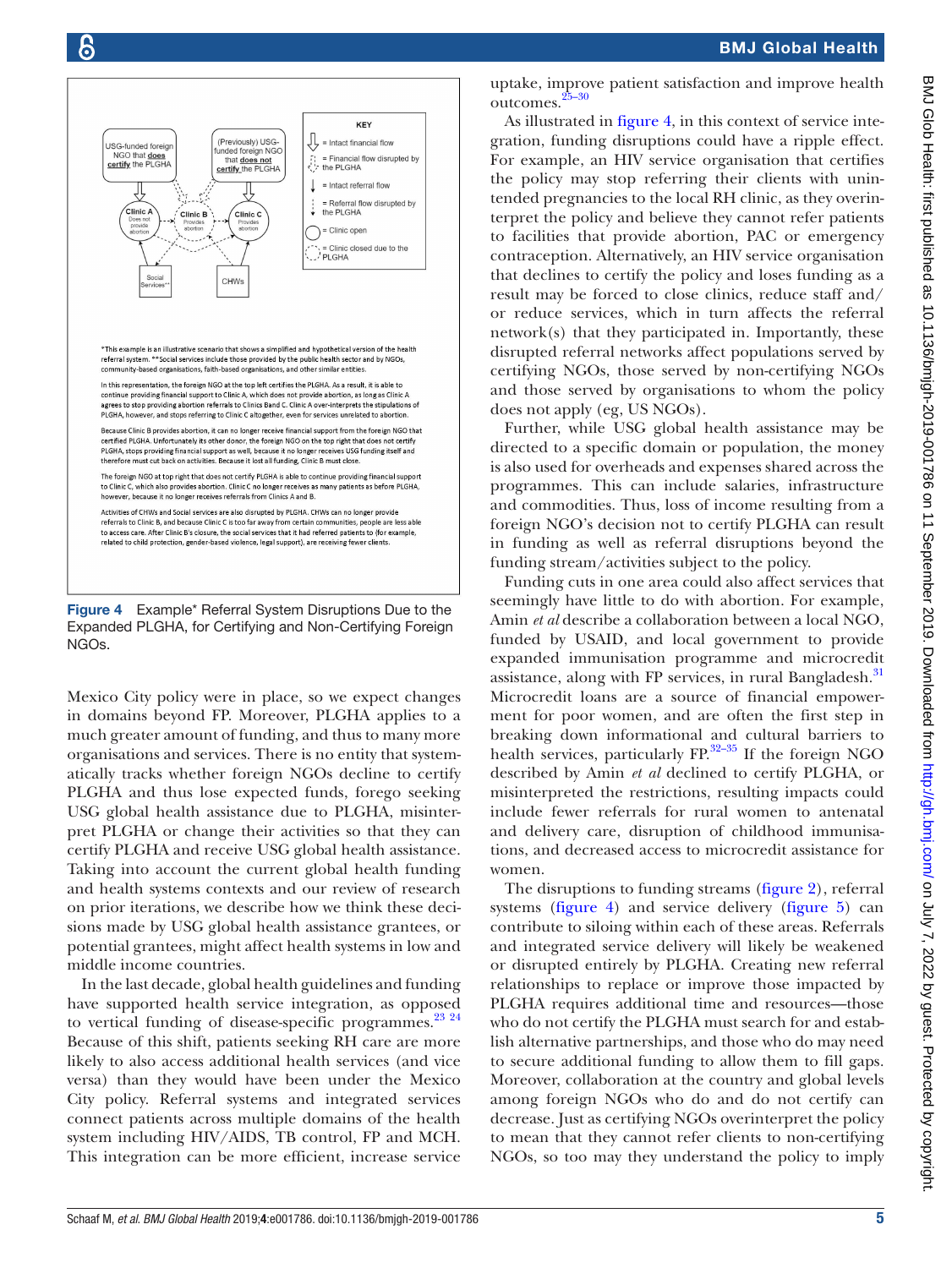

<span id="page-5-0"></span>Figure 5 Service provision disruptions for PLGHA certifying and non-certifying foreign NGOs.

that they cannot coordinate or collaborate in national or global level discussions about RH or other areas.

As outlined in [table](#page-6-0) 1, research assessing our hypothesis about health systems impacts of PLGHA should explore the impacts of the policy on funding, client referral, coordination, policy discussions and health service provision among certifying and non-certifying NGOs, the public sector, and the private sector. Research should be especially attentive to equity, as rural and other populations may disproportionately lose access to services. While FP services may be the most affected, in many cases, WASH, MCH, HIV, and other areas will also be affected. Thus, health systems research should include NGO and public sector actors in these domains. The extent and mechanisms of overinterpretation should be explored. What kinds of overinterpretation occur? When it does, on what basis? What reasons do the relevant decision-makers give for their interpretation? A comprehensive understanding of overinterpretation can inform efforts to mitigate the harm associated with PLGHA. Moreover, some research should assess the governance of abortion and FP at the global level. Deliberation may be 'gagged' at fora for shared strategy development and agenda setting.

A pre-PLGHA and post-PLGHA comparison will help to surface some of most important changes, though there are important challenges to note. The dates the policy comes into effect may vary, as PLGHA is applied when grants are renewed or newly negotiated. Moreover, it may be difficult to get accurate information about likely impacts, as many actors within health facilities and subrecipient NGOs may not know the cause of changes, or are unable to attribute changes to PLGHA as opposed to other phenomena, such as funding cuts to UNFPA or domestic political changes. Many stakeholders may be reluctant to discuss overinterpretation and the chilling effect, as well as PLGHA and abortion more generally, as they fear alienating the USG or see little to be gained in

discussing the politically and culturally sensitive issue of abortion. Also, pre-PLGHA and post-PLGHA is an imperfect comparison, as it will not necessarily surface NGO decisions to forego funds or activities.

As noted, there is scant peer-reviewed research on the impact of changes in overseas development assistance policy. Research should amply describe methods, as well as how triangulation and other strategies were used to draw conclusions about attribution. There are co-occurring phenomena that could both exacerbate the impact of PLGHA and make establishing causality challenging, including closing civil society space for women's rights in many countries,<sup>[36](#page-11-9)</sup> President Trump's decision to stop funding UNFPA $,37$  and disruptions in the production of critical FP commodities.[38](#page-11-11)

# Ripple effects of funding disruptions: 1 year into the expanded policy

The impact of PLGHA will emerge over time, as research is ongoing. However, some early data are available; much of it supports our hypothesis presented above. amfAR and Johns Hopkins University conducted an electronic survey of current prime PEPFAR implementing partners (n=286) from May to September 2018, and found that PLGHA impacted 33% of them across 31 countries. Some of the impacts reported by the PEPFAR prime partners included a reduction in the provision of non-abortion related services such as HIV, contraception, cervical cancer screening and adolescent health counselling.<sup>[39](#page-11-12)</sup> These reductions may be due to overinterpretation and/ or the disruption of referral networks.

Multiple organisations have collected and shared anecdotal evidence since the advent of PLGHA. This evidence suggests that PLGHA has affected multiple health domains and populations within the first year of implementation, including programmes related to HIV, WASH and Zika.<sup>40</sup> Some of these impacts are summarised in [table](#page-9-0) 2. Among other populations, these programmes serve people living in rural areas, adolescent girls and young women, people living with disabilities, and refugee populations.[40](#page-11-13) We speculate that PLGHA has inequitable effects because outreach activities and activities in isolated rural areas are the most expensive per client served, and thus may be the first to be cut (S Beare, S Medina, personal communication, 11 June 2019).

Additional research conducted by the members of our GGR research working group (see acknowledgements) will yield more in-depth, longitudinal quantitative and qualitative data, including on the impact on services provided by foreign NGOs that opt to comply.

## Approaches to mitigate negative impacts on health **SYSTEMS**

Given that the Mexico City policy has been reinstated and rescinded several times, the RH funding and advocacy community was better positioned to anticipate some of the policy's harms in 2017 compared with 2001.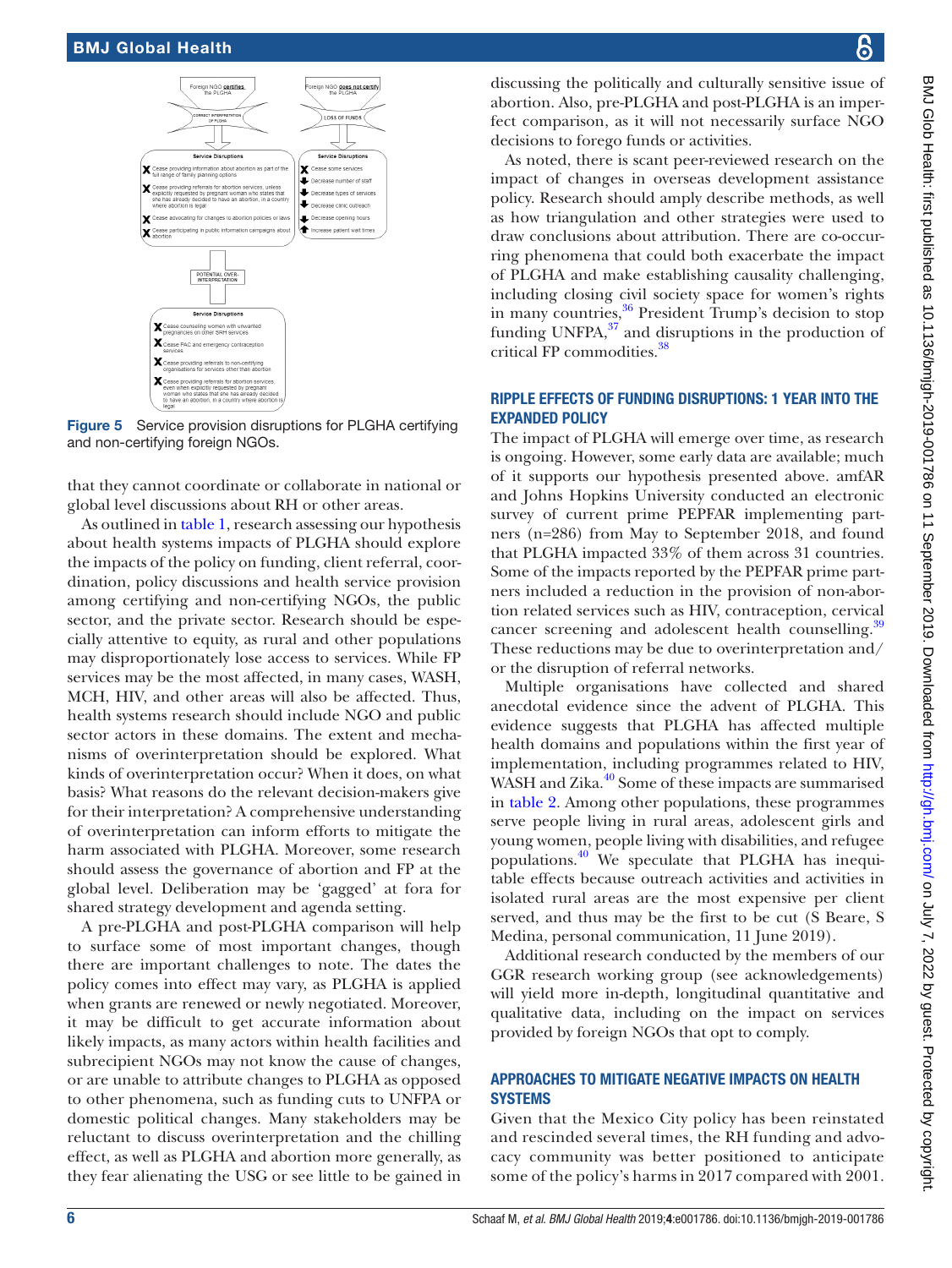| Describing the impact of the PLGHA<br>Category of impact<br>Table <sub>1</sub> | Indicator of impact                                                                                                            | Components                                                                                                                                                                                                                                                                                                                                         | Method of verification/source of data                                                                                                                                          |
|--------------------------------------------------------------------------------|--------------------------------------------------------------------------------------------------------------------------------|----------------------------------------------------------------------------------------------------------------------------------------------------------------------------------------------------------------------------------------------------------------------------------------------------------------------------------------------------|--------------------------------------------------------------------------------------------------------------------------------------------------------------------------------|
| Financial and organisational                                                   | loss attributed<br>Organisational funding<br>to PLGHA                                                                          | health assistance funded projects and the<br>Discontinuation of previous USG global<br>NGOs receiving support from prime<br>Public sector, private sector, other<br>ecipients or subrecipients<br>financial impact on:<br>Prime recipients<br>Sub-recipients                                                                                       | Interviews with financial managers of each<br>Comparison of pre-PLGHA and post-<br>PLGHA operating budgets<br>entity                                                           |
|                                                                                | Decreases in reproductive healthcare<br>funding in a given country                                                             | Amount of funding for reproductive health<br>in a given country pre-PLGHA and post-<br>PLGHA, and comparison of activities<br>funded under this rubric                                                                                                                                                                                             | Interviews with USAID mission staff and<br>Interviews with current FP grantees<br>Interviews with past FP grantees<br>comparison of funding amounts                            |
|                                                                                | Proportion of PLGHA funding loss<br>recovered from other sources                                                               | New grants to non-certifying organisations<br>explicitly intended to support activities<br>previously supported by USG global<br>health assistance                                                                                                                                                                                                 | Interviews with donors seeking to 'replace'<br>Interviews with non-certifying<br>funding and/or mitigate harm<br>organisations<br>$\blacktriangle$                             |
|                                                                                | understanding and complying with the<br>Funding required to meet the<br>$\frac{1}{\sigma}$<br>organisational burdens<br>policy | services to ensure compliance, and/or<br>whether certain USG grants are going<br>by complying organisations on legal<br>Additional time and money spent<br>complying organisations to learn<br>counsel, management and other<br>Time and money spent by non-<br>to be subject to PLGHA<br>to mitigate harm<br>$\blacktriangle$<br>$\blacktriangle$ | Interviews with certifying organisations at<br>organisations at country and HQ levels<br>country and headquarters levels<br>Interviews with non-certifying<br>$\blacktriangle$ |
|                                                                                | Number of funding opportunities<br>missed because of PLGHA                                                                     | declined to apply for that they otherwise<br>Bids that non-certifying organisations<br>would have                                                                                                                                                                                                                                                  | PLGHA, or that report they were interested in<br>Interviews with organisations that funded<br>receiving USG global health assistance<br>USG global health assistance before    |
|                                                                                | Number of staff terminated due to<br>PLGHA                                                                                     | Project-specific staff who lost their jobs<br>following discontinuation of previously<br>USG global health assistance funded<br>projects                                                                                                                                                                                                           | Interviews with non-certifying organisations                                                                                                                                   |
|                                                                                |                                                                                                                                |                                                                                                                                                                                                                                                                                                                                                    | Continued                                                                                                                                                                      |

<span id="page-6-0"></span>7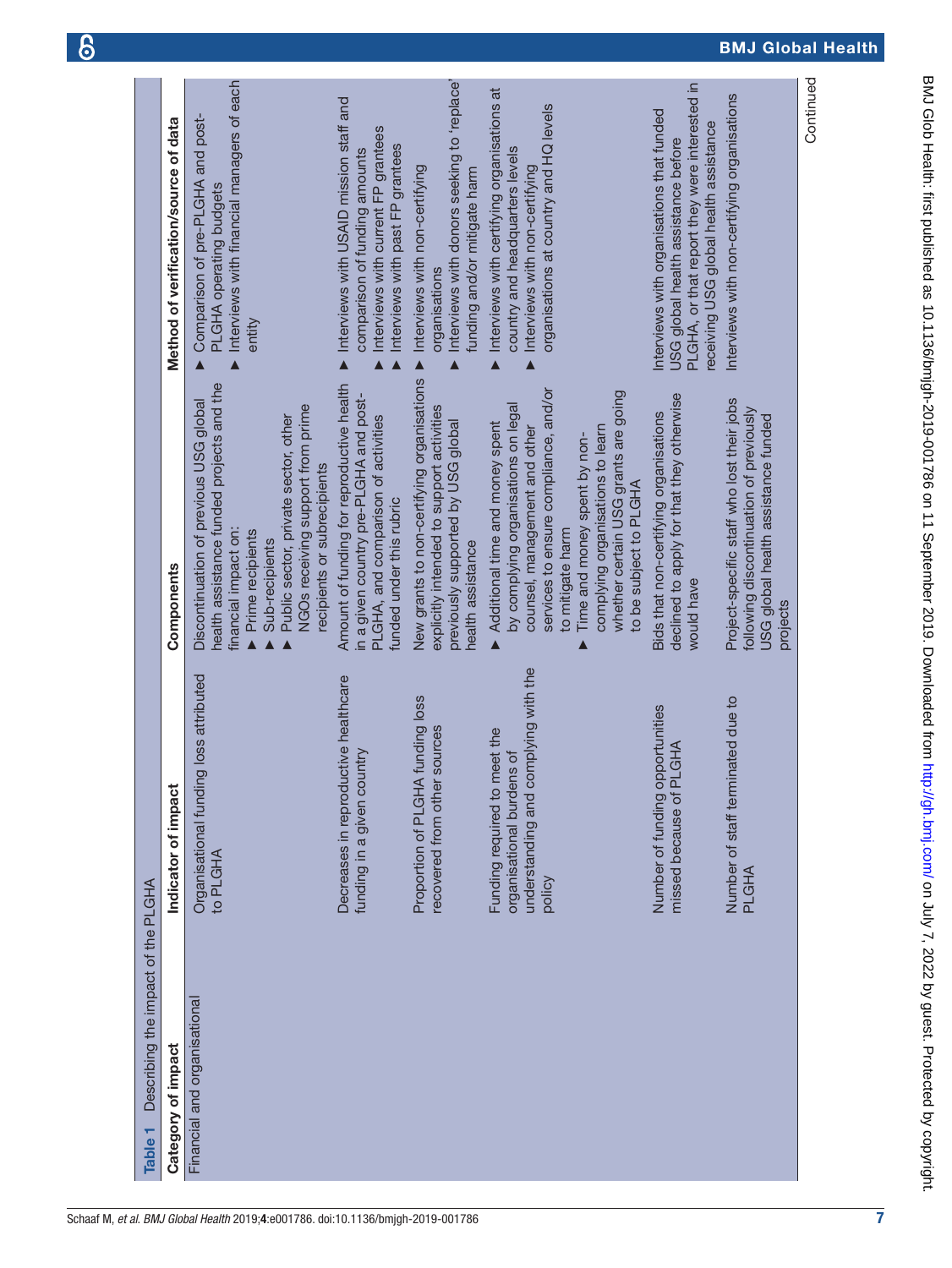| Continued<br>Table <sub>1</sub>     |                                                                                                                                   |                                                                                                                                                                                                                                                                                                                                                                                                                                |                                                                                                                                                                                                                                                                                                                 |
|-------------------------------------|-----------------------------------------------------------------------------------------------------------------------------------|--------------------------------------------------------------------------------------------------------------------------------------------------------------------------------------------------------------------------------------------------------------------------------------------------------------------------------------------------------------------------------------------------------------------------------|-----------------------------------------------------------------------------------------------------------------------------------------------------------------------------------------------------------------------------------------------------------------------------------------------------------------|
| Category of impact                  | Indicator of impact                                                                                                               | Components                                                                                                                                                                                                                                                                                                                                                                                                                     | Method of verification/source of data                                                                                                                                                                                                                                                                           |
| Health Services                     | of SRH and non-<br>Changed availability<br>SRH services                                                                           | Number, type and scope of activities or<br>SHR services (both formal and informal<br>extent to which these are 'replaced' by<br>interventions curtailed by PLGHA, and<br>closed due to PLGHA and number of<br>new efforts launched by replacement<br>Changes in out-of-pocket costs for<br>Number of mobile outreach efforts<br>Number of clinics closed due to<br>GGR-compliant activities<br>projects<br>PLGHA<br>fees)<br>▲ | Publicly available data on USG global<br>Interviews with USAID mission staff<br>Interviews with certifying and non-<br>Review of MOH and clinic policies<br>health assistance grantees<br>Interviews with providers<br>certifying organisations<br>Interviews with clients<br>regarding costs<br>Annual reports |
|                                     | ▲<br>of clients served by<br>USG global health assistance funded<br>in non-SRH<br>projects in SRH and<br>Changes in number        | Number of clients previously served by<br>Number of clients served by<br>replacement services<br>curtailed services                                                                                                                                                                                                                                                                                                            | certifying organisations previously funded<br>Health Management Information System<br>Service delivery statistics from certifying<br>Service delivery statistics from non-<br>by USG global health assistance<br>organisations<br>data                                                                          |
| National Public Health Coordination | Changes in SRH and other coordination<br>mechanisms at national and<br>subnational levels                                         | Stability in organisations actively<br>participating in SRH and other<br>Number of platforms/forums<br>coordination mechanisms<br>Content of discussion<br>Number of meetings<br>$\blacktriangle$                                                                                                                                                                                                                              | Interviews with current and past meeting<br>Meeting minutes<br>participants<br>$\blacktriangle$                                                                                                                                                                                                                 |
|                                     | ▲<br>Global level policy-making coordination Changes in SRH and other coordination<br>mechanisms at global and regional<br>levels | Stability in organisations actively<br>participating in SRH and other<br>Number of platforms/forums<br>coordination mechanisms<br>Content of discussion<br>Number of meetings                                                                                                                                                                                                                                                  | Interviews with current and past meeting<br>Meeting minutes<br>participants                                                                                                                                                                                                                                     |
|                                     |                                                                                                                                   |                                                                                                                                                                                                                                                                                                                                                                                                                                | Continued                                                                                                                                                                                                                                                                                                       |

 $\overline{6}$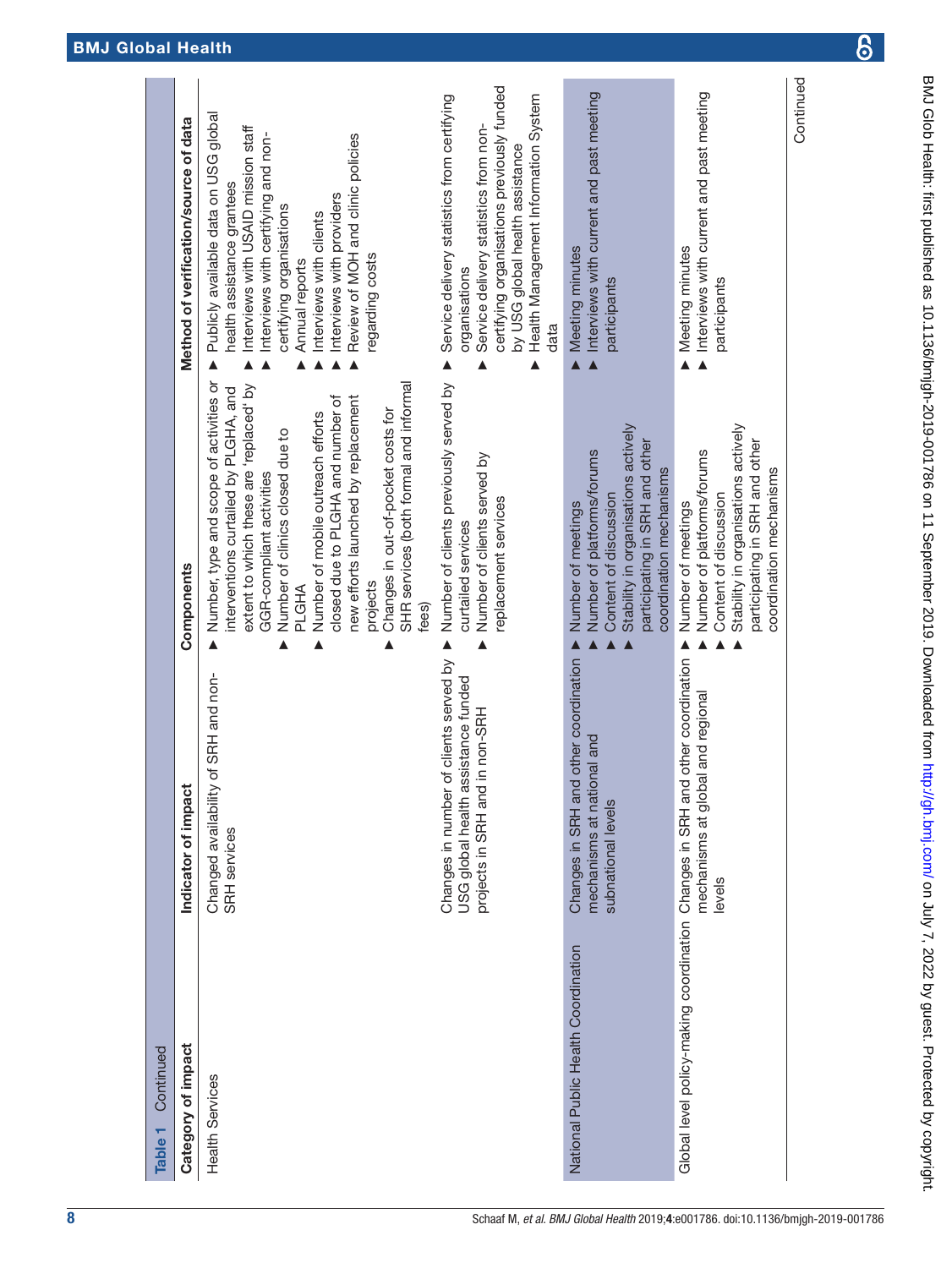| Table 1 Continued                                                                                                                                                |                                                                                                      |                                                                                                                                                                                                                                                                                                                                                                                                                                                                                                                       |                                                                                                                                                                                                                                                                                                                                                                                                   |
|------------------------------------------------------------------------------------------------------------------------------------------------------------------|------------------------------------------------------------------------------------------------------|-----------------------------------------------------------------------------------------------------------------------------------------------------------------------------------------------------------------------------------------------------------------------------------------------------------------------------------------------------------------------------------------------------------------------------------------------------------------------------------------------------------------------|---------------------------------------------------------------------------------------------------------------------------------------------------------------------------------------------------------------------------------------------------------------------------------------------------------------------------------------------------------------------------------------------------|
| Category of impact                                                                                                                                               | Indicator of impact                                                                                  | Components                                                                                                                                                                                                                                                                                                                                                                                                                                                                                                            | Method of verification/source of data                                                                                                                                                                                                                                                                                                                                                             |
| Health impacts                                                                                                                                                   | ▶ Changes in population coverage of<br>Changes in health outcome<br>essential services<br>indicators | cervical cancer screening; modern FP;<br>childhood stunting and wasting; and<br>including method mix; safe abortion<br>abortion; proportion of pregnancies<br>Population coverage of HIV testing;<br>prevention of vertical transmission;<br>obstetric care; essential childhood<br>vaccination; and other services as<br>care; PAC; TB testing; emergency<br>that are unwanted; incidence of<br>Mortality attributable to unsafe<br>other indicators as relevant<br>relevant<br>$\blacktriangle$<br>$\blacktriangle$ | Secondary analysis of existing surveys<br>Representative household surveys<br>Measure of exposure to PLGHA                                                                                                                                                                                                                                                                                        |
| Impacts on other social and<br>educational services                                                                                                              | Changes in population coverage of<br>Changes in outcome indicators<br>essential services             | Population coverage of education,<br>clean water and other services as<br>Relevant outcome indicators<br>relevant<br>$\blacktriangle$<br>$\blacktriangle$                                                                                                                                                                                                                                                                                                                                                             | Secondary analysis of existing surveys<br>Representative household surveys<br>Measure of exposure to PLGHA                                                                                                                                                                                                                                                                                        |
| available and accurate, attribution to the PLGHA will require careful triangulation.<br>This table provides a framework for possible impact, not necessarily a r | health; TB, tuberculosis; USAID, US Agency for International Development; USG, US government.        | roadmap for research. It is not a comprehensive list of possible indicators. These are cross-sectional, so attribution<br>would be easier with at least two time points for many of the indicators (pre-PLGHA and post-PLGHA). Moreover, it may not be possible to collect accurate information for all of these                                                                                                                                                                                                      | FP, family planning; MOH, Ministry of Health; NGO, non-governmental organisation; PAC, postabortion care; PLGHA, Protecting Life in Global Health Assistance; SRH, sexual and reproductive<br>indicators, including because the data do not exist, because of validity and bias challenges with interviewing, and because of concern about discussing abortion. Finally, even if the data are all |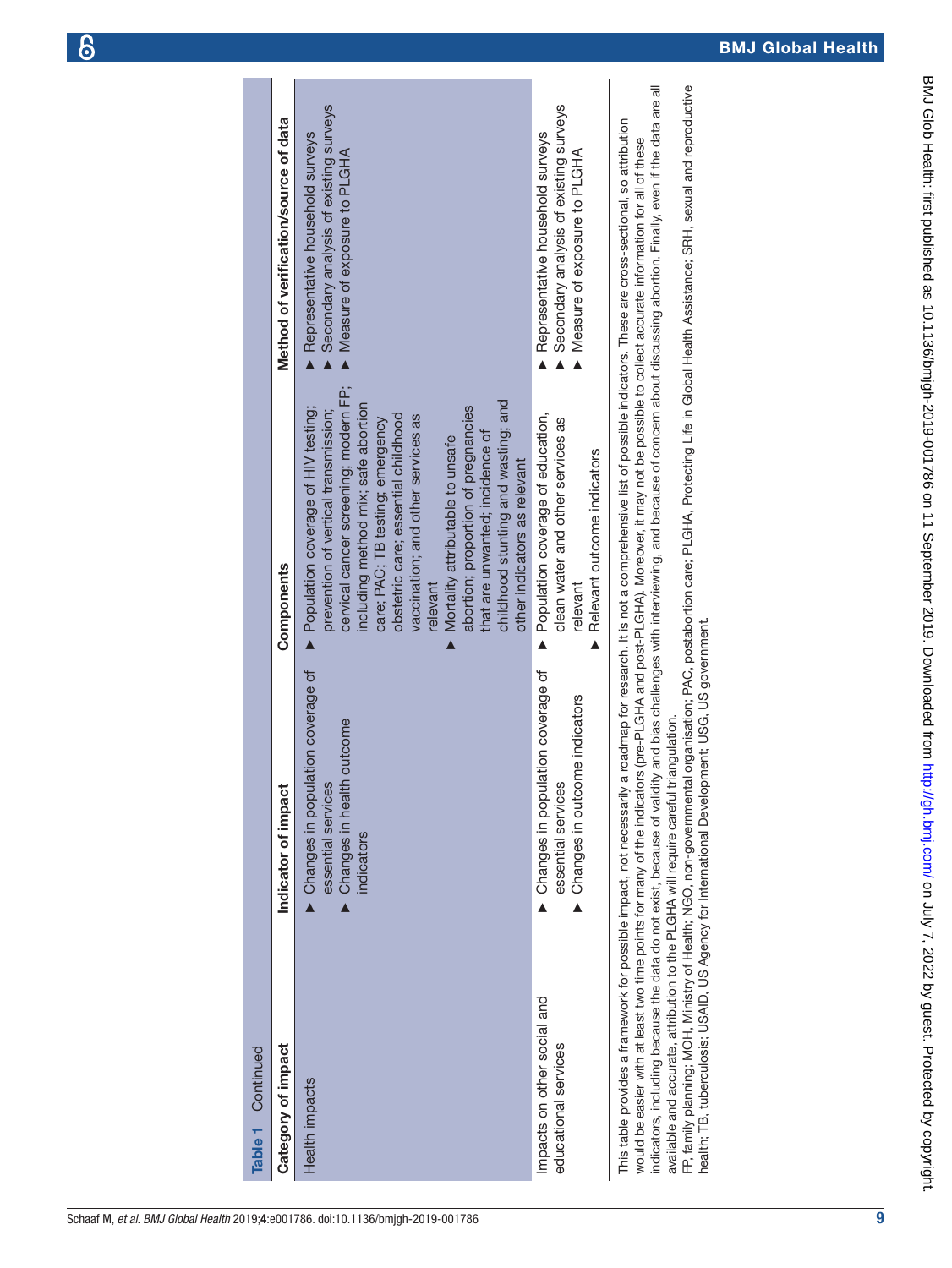<span id="page-9-0"></span>

| <b>Table 2</b> Preliminary impacts of PLGHA on health services and systems *                                                                                               |                 |                                                                                      |                                                                                                                                                                                                                                                                                                                                                                                                                                                                                                                                                                        |
|----------------------------------------------------------------------------------------------------------------------------------------------------------------------------|-----------------|--------------------------------------------------------------------------------------|------------------------------------------------------------------------------------------------------------------------------------------------------------------------------------------------------------------------------------------------------------------------------------------------------------------------------------------------------------------------------------------------------------------------------------------------------------------------------------------------------------------------------------------------------------------------|
| Organisation                                                                                                                                                               | Country         | Topic(s)                                                                             | <b>Finding</b>                                                                                                                                                                                                                                                                                                                                                                                                                                                                                                                                                         |
| The Associção Moçambicana Para<br>o Desenvolvimento da Família<br>(AMODEFA), an International Planned<br>Parenthood Federation (IPPF) affiliate<br>(did not certify PLGHA) | Mozambique      | Referral system<br>▶<br>Partnerships<br><b>Clinic closures</b><br><b>HIV</b> testing | $\triangleright$ Lost 60% of its budget<br>► Closed 10 of its 20 youth-friendly clinics<br>throughout the country<br>$\blacktriangleright$ Terminated 30% of its staff<br>Severed referral partnerships with foreign NGOs<br>that did certify the policy, disrupting patient flows<br>and technical collaboration<br>An 89% drop in the number of adolescent girls<br>and young women receiving HIV testing in Xai-<br>Xai district from a 3-month period before the<br>implementation of PLGHA to a 3-month period<br>following implementation of PLGHA <sup>40</sup> |
| Asociación Pro-Bienestar de la Familia<br>de Guatemala (APROFAM), an IPPF<br>affiliate (did not certify PLGHA)                                                             | Guatemala       | Zika<br>▶<br><b>FP</b><br>Community<br>▶<br>outreach<br>Subsidised care              | Forced to close the 2-year USAID-funded 'Ensuring<br>Family Planning Access during Zika Outbreaks'<br>project early, which undercut ability to sustain<br>and expand community education activities and<br>provider trainings<br>Reduced community-based health educators from<br>$12$ to $3$<br>Reduced subsidies to cover FP methods and IUD<br>insertion (K Roberts, personal communication, 26<br><b>July 2018)</b>                                                                                                                                                |
| Botswana Family Welfare Association<br>(BOFWA), an IPPF affiliate (did not<br>certify PLGHA)                                                                               | <b>Botswana</b> | <b>Clinic closures</b><br><b>HIV</b> services<br>▶<br>Partnerships                   | ▶ Closed HIV clinics in two districts; clients on ART<br>were referred to other (government) sites against<br>their wishes<br>HIV services scaled down, expected to fall by<br>62.3% on BOFWA-supported sites<br>• Men who have sex with men (MSMs) and female<br>sex workers (FSWs) were forced to discontinue<br>seeking care in safe spaces at BOFWA sites to<br>government facilities serving the general population<br>(I Onyango, personal communication, 6 November<br>2018                                                                                     |
| Marie Stopes Madagascar (did not<br>certify PLGHA)                                                                                                                         | Madagascar      | <b>FP</b><br>Mobile health<br>Adolescent health<br>Subsidised care                   | Forced to end clinical outreach work and an FP<br>voucher program, which supported over 170,000<br>free and voluntary contraception services that were<br>otherwise unavailable to women in rural, remote<br>regions. <sup>47</sup>                                                                                                                                                                                                                                                                                                                                    |
| Anonymous NGO (did not certify<br>PLGHA)                                                                                                                                   | Uganda          | $\blacktriangleright$ Prevention of<br>maternal mortality<br>Chilling effect<br>▶    | Discontinued advocacy on maternal mortality<br>from unsafe abortion due to over interpretation of<br>PLGHA <sup>48</sup>                                                                                                                                                                                                                                                                                                                                                                                                                                               |
| Anonymous NGO (certified PLGHA)                                                                                                                                            | Uganda          | Prevention of<br>▶<br>maternal mortality<br>$\blacktriangleright$ Chilling effect    | Stopped training health workers on using<br>misoprostol to prevent postpartum haemorrhage<br>due to fear of reprisal by USG donor <sup>48</sup>                                                                                                                                                                                                                                                                                                                                                                                                                        |

\*These are preliminary impacts that have been documented by international NGOs.

FP, family planning; NGO, non-governmental organisation; PLGHA, Protecting Life in Global Health Assistance; USAID, US Agency for International Development; USG, US government.

One day after PLGHA was announced, the Government of the Netherlands launched the 'She Decides' initiative. The purpose of She Decides is to provide a political platform to 'support the fundamental rights of girls and women to decide freely and for themselves about their sexual lives'.<sup>[41](#page-11-16)</sup> In March 2017, more than 50 governments attended a conference organised by the government of Belgium and co-sponsored by the governments of Denmark, Sweden and the Netherlands. The conference raised \$190 million in pledges to support SRH and rights globally.<sup>[42](#page-11-17)</sup> As of March 2018, the movement had mobilised  $$450$  million.<sup>[43](#page-11-18)</sup> However, the magnitude of the funds affected by PLGHA exceeds any amount of replacement funding that

can be expected to be mobilised, even if She Decides combined with support from other sources. Moreover, it is likely that pledges to the movement do not represent new funding to global health and development, such that there are opportunity costs for donor commitments elsewhere.

One donor has tried to mitigate anticipated harm by introducing their own conditions. The Swedish International Development Agency issued guidance in response to PLGHA stating that they would review partnerships with foreign NGOs who may not be able to fulfil the scope of their agreements because they opt to comply with PLGHA.<sup>44</sup> Some report that new conditionalities also mean that foreign NGOs feel less able to chart their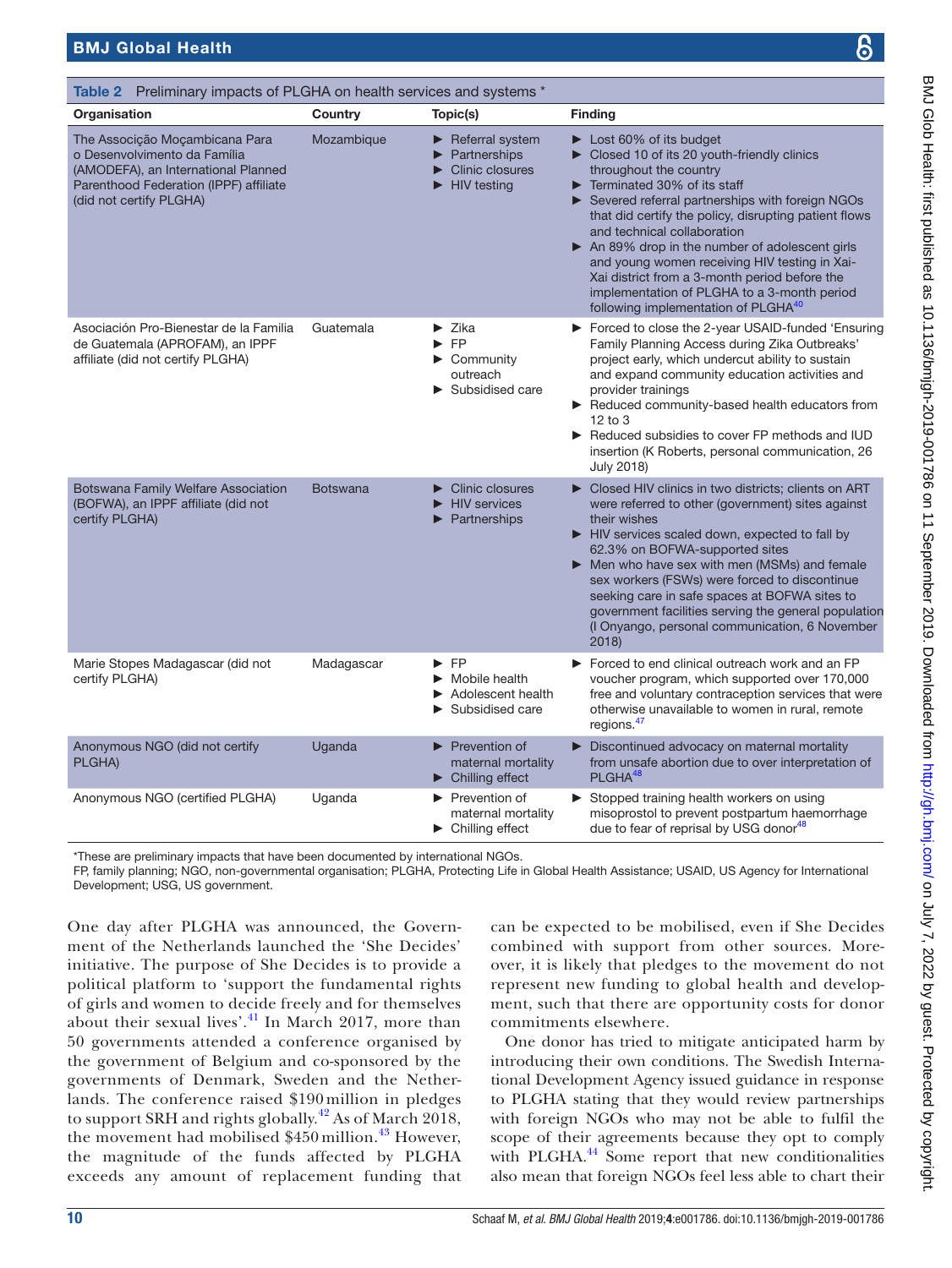own course. In other words, they are caught between the policy preferences of bilateral donors[.40](#page-11-13)

# **CONCLUSION**

We and other researchers working in a diverse array of institutions are conducting different types of research to document the impact of PLGHA on health service provision and access. Some of us are also documenting the impacts of PLGHA beyond the health sector, such as the environment for human rights funding and work, global-level discussions about abortion, coalitions, and the impact of aid conditionalities on organisational autonomy. Based on our assessment of previous research and emerging findings, it is clear that health systems will be affected by PLGHA; and in some settings, the impact could be significant. These impacts will likely include services provided by foreign NGOs who comply with the policy, those provided by foreign NGOs who decline to certify the policy, and entities that interact directly and indirectly with these foreign NGOs.

Acknowledgements The authors of this article are a group of researchers studying the impact of PLGHA in a diversity of settings. We have established a research working group to share questions and insights across our respective studies, provide technical support to each other's work, and coordinate countries and domains of research. Terry McGovern, Harriet and Robert H. Heilbrunn Professor and Chair of the Heilbrunn Department of Population and Family Health at the Columbia University Mailman School of Public Health, is the Principal Investigator of the department's research on the impact of the GGR on access to and provision of SRH services in select countries.The authors thank Jennifer Britton for providing administrative support to the design and preparation of this manuscript. The authors also thank PAI for providing a graphic (figure 3) and for assistance in describing the March 2019 expansion of the GGR.

Collaborators Members of the GGR Research Working Group: Bergen Cooper, CHANGE, Washington DC, USA; Dennis Juko, CEHURD, Kampala, Uganda; Elizabeth Sully, Guttmacher Institute, New York City, USA; Emily Maistrellis, Columbia University Mailman School of Public Health, New York City, USA; Hana Thomas, Columbia University Mailman School of Public Health, New York City, USA; Heidi Quinn, International Planned Parenthood Federation, London, England; Isaiah Oyango, International Planned Parenthood Federation Africa Regional Office, Nairobi, Kenya; Jamie Vernalde, PAI, Washington, DC, USA; Jennifer Britton, Columbia University Mailman School of Public Health, New York City, USA; Jennifer Redner, American Jewish World Service, Washington, DC, USA; Jennifer Sherwood, amfAR, Baltimore, USA; Katy Footman, Marie Stopes International, London, England; Kathryn Roberts, International Planned Parenthood Federation Western Hemisphere, Mexico City, Mexico; Latanya Mapp Frett, Global Fund for Women, San Francisco, USA; Luisa Orza, International Alliance for HIV/AIDS, London, England; Lynn Freedman, Columbia University Mailman School of Public Health, New York City, USA; Maggie Giorgio, Guttmacher Institute, New York City, USA; Margo Mullinax, American Jewish World Service, New York City, USA; Kate Hesel, Planned Parenthood Federation of America, New York City, USA; Marta Schaaf, Columbia University Mailman School of Public Health, New York City, USA; Pari Chowdhary, CARE, Atlanta, USA; Patty Skuster, Ipas, Philadelphia, USA; Roger Rochat, Emory University, Atlanta, USA; Sara Casey, Columbia University Mailman School of Public Health, New York City, USA; Sara van Belle, Institute of Tropical Medicine, Antwerp, Belgium; Sruthi Chandrasekaran, Ibis Reproductive Health, Cambridge, USA; Saumya Ramarao, Population Council, New York City, USA; Simone Santos, AMODEFA, Harare, Zimbabwe; Terry McGovern, Columbia University Mailman School of Public Health, New York City, USA; Vanessa Rios, International Women's Health Coalition, New York City, USA; Yana Rogers, Rutgers University, New York City, USA.

Contributors This manuscript was conceived by EM, BC, MS, and the members of the Global Gag Rule Research Working Group. EM and HT undertook the bulk of the research and analysis that is described in the paper. MS took the lead on drafting the paper, and EM drafted certain sections. BC provided particular expertise

on legal and policy issues related to PLGHA. All members of the writing team contributed substantially over multiple revisions of the paper.

**Funding** The David & Lucile Packard Foundation and the William  $+$  Flora Hewlett Foundation provided partial support for this Analysis.

Competing interests None declared.

Patient consent for publication Not required.

Provenance and peer review Not commissioned; externally peer reviewed.

Data availability statement No additional data are available.

Open access This is an open access article distributed in accordance with the Creative Commons Attribution Non Commercial (CC BY-NC 4.0) license, which permits others to distribute, remix, adapt, build upon this work non-commercially, and license their derivative works on different terms, provided the original work is properly cited, appropriate credit is given, any changes made indicated, and the use is non-commercial. See:<http://creativecommons.org/licenses/by-nc/4.0/>.

### **REFERENCES**

- <span id="page-10-0"></span>1. Barot S, Cohen SA. The Global Gag Rule and Fights over Funding UNFPA: the Issues That Won't Go Away. *18 Guttmacher Policy Review* 2015;27:28.
- <span id="page-10-1"></span>2. Protecting life in global health assistance fact sheet, 2017. United States Department of Defense, Office of the Spokesperson. Available: [https://www.state.gov/protecting-life-in-global-health](https://www.state.gov/protecting-life-in-global-health-assistance-2/)[assistance-2/](https://www.state.gov/protecting-life-in-global-health-assistance-2/) [Accessed August 20, 2019].
- <span id="page-10-2"></span>3. Henry J, Foundation KF. Breaking down the US global health budget by program area. Available: [https://www.kff.org/global-health](https://www.kff.org/global-health-policy/fact-sheet/breaking-down-the-u-s-global-health-budget-by-program-area/)[policy/fact-sheet/breaking-down-the-u-s-global-health-budget-by](https://www.kff.org/global-health-policy/fact-sheet/breaking-down-the-u-s-global-health-budget-by-program-area/)[program-area/](https://www.kff.org/global-health-policy/fact-sheet/breaking-down-the-u-s-global-health-budget-by-program-area/) [Accessed August 31, 2018].
- <span id="page-10-3"></span>Lasher C. 50 years of international family planning assistance, 2015. Available: [https://pai.org/blog/50-years-of-us-international-family](https://pai.org/blog/50-years-of-us-international-family-planning-assistance/)[planning-assistance/](https://pai.org/blog/50-years-of-us-international-family-planning-assistance/) [Accessed August 20, 2019].
- <span id="page-10-4"></span>5. Population Research Institute. The Mexico City policy: an introduction, 2017. Available: [https://www.pop.org/wp-content/](https://www.pop.org/wp-content/uploads/2018/05/The-Mexico-City-Policy-factsheet.pdf) [uploads/2018/05/The-Mexico-City-Policy-factsheet.pdf](https://www.pop.org/wp-content/uploads/2018/05/The-Mexico-City-Policy-factsheet.pdf) [Accessed December 1, 2017].
- <span id="page-10-5"></span>6. Joint resolution proposing an amendment to the constitution of the United States guaranteeing the right of life to the unborn, the ill, the aged, or the incapacitated, SJ Res 130, 93rd Cong, 1973
- <span id="page-10-6"></span>7. The US governmentand international family planning & reproductive health:Statutory requirements and policies., 2019. Henry J Kaiser family Foundation. Available: [https://www.kff.org/global-health](https://www.kff.org/global-health-policy/fact-sheet/the-u-s-government-and-international-family-planning-reproductive-health-statutory-requirements-and-policies/)[policy/fact-sheet/the-u-s-government-and-international-family](https://www.kff.org/global-health-policy/fact-sheet/the-u-s-government-and-international-family-planning-reproductive-health-statutory-requirements-and-policies/)[planning-reproductive-health-statutory-requirements-and-policies/](https://www.kff.org/global-health-policy/fact-sheet/the-u-s-government-and-international-family-planning-reproductive-health-statutory-requirements-and-policies/) [Accessed August 20, 2019].
- <span id="page-10-7"></span>8. Global health legislative & policy requirements, 2018. United States Agency for International Development. Available: [https://www.usaid.](https://www.usaid.gov/global-health/legislative-policy-requirements) [gov/global-health/legislative-policy-requirements](https://www.usaid.gov/global-health/legislative-policy-requirements) [Accessed August 20, 2019].
- <span id="page-10-8"></span>Protecting life in global health assistance six-month review, 2018. United States Department of State, Office of Foreign Assistance Resources. Available: [https://www.state.gov/protecting-life-in](https://www.state.gov/protecting-life-in-global-health-assistance-six-month-review/)[global-health-assistance-six-month-review/](https://www.state.gov/protecting-life-in-global-health-assistance-six-month-review/) [Accessed August 20 2019].
- <span id="page-10-9"></span>10. Moss K, Kates J. How many foreign NGOs are subject to the expanded Mexico City policy? San Francisco, CA Henry J Kaiser Family Foundation; 2017. [https://www.kff.org/global-health-policy/](https://www.kff.org/global-health-policy/issue-brief/how-many-foreign-ngos-are-subject-to-the-expanded-mexico-city-policy/) [issue-brief/how-many-foreign-ngos-are-subject-to-the-expanded](https://www.kff.org/global-health-policy/issue-brief/how-many-foreign-ngos-are-subject-to-the-expanded-mexico-city-policy/)[mexico-city-policy/](https://www.kff.org/global-health-policy/issue-brief/how-many-foreign-ngos-are-subject-to-the-expanded-mexico-city-policy/)
- <span id="page-10-10"></span>11. Bendavid E, Avila P, Miller G. United States aid policy and induced abortion in sub-Saharan Africa. *[Bull World Health Organ](http://dx.doi.org/10.2471/BLT.11.091660)* 2011;89:873–80.
- <span id="page-10-11"></span>12. Rodgers Y. *The Global Gag Rule and women's reproductive health: rhetoric versus reality*. New York: Oxford University Press, 2018.
- <span id="page-10-12"></span>13. Jones KM, Supply C. And fertility outcomes: evidence from Ghana. *Econ. Dev. Cult. Change* 2015;64:31–69.
- <span id="page-10-13"></span>14. Jones KM.1147. Evaluating the Mexico City policy: how us foreign policy affects fertility outcomes and child health in Ghana. Washington DC International Food Policy Research Institute; 2011. <http://www.ifpri.org/publication/evaluating-mexico-city-policy>
- <span id="page-10-14"></span>15. Brooks N, Bendavid E, Miller G. USA aid policy and induced abortion in sub-Saharan Africa: an analysis of the Mexico City policy. *[Lancet Glob Health](http://dx.doi.org/10.1016/S2214-109X(19)30267-0)* 2019;7:e1046–53.
- <span id="page-10-15"></span>16. PAI. Access denied: US restrictions on international family planning executive summary. Washington, DC PAI; 2005. [http://](http://trumpglobalgagrule.pai.org/wp-content/uploads/2005/04/Access-Denied-Executive-Summary.pdf)